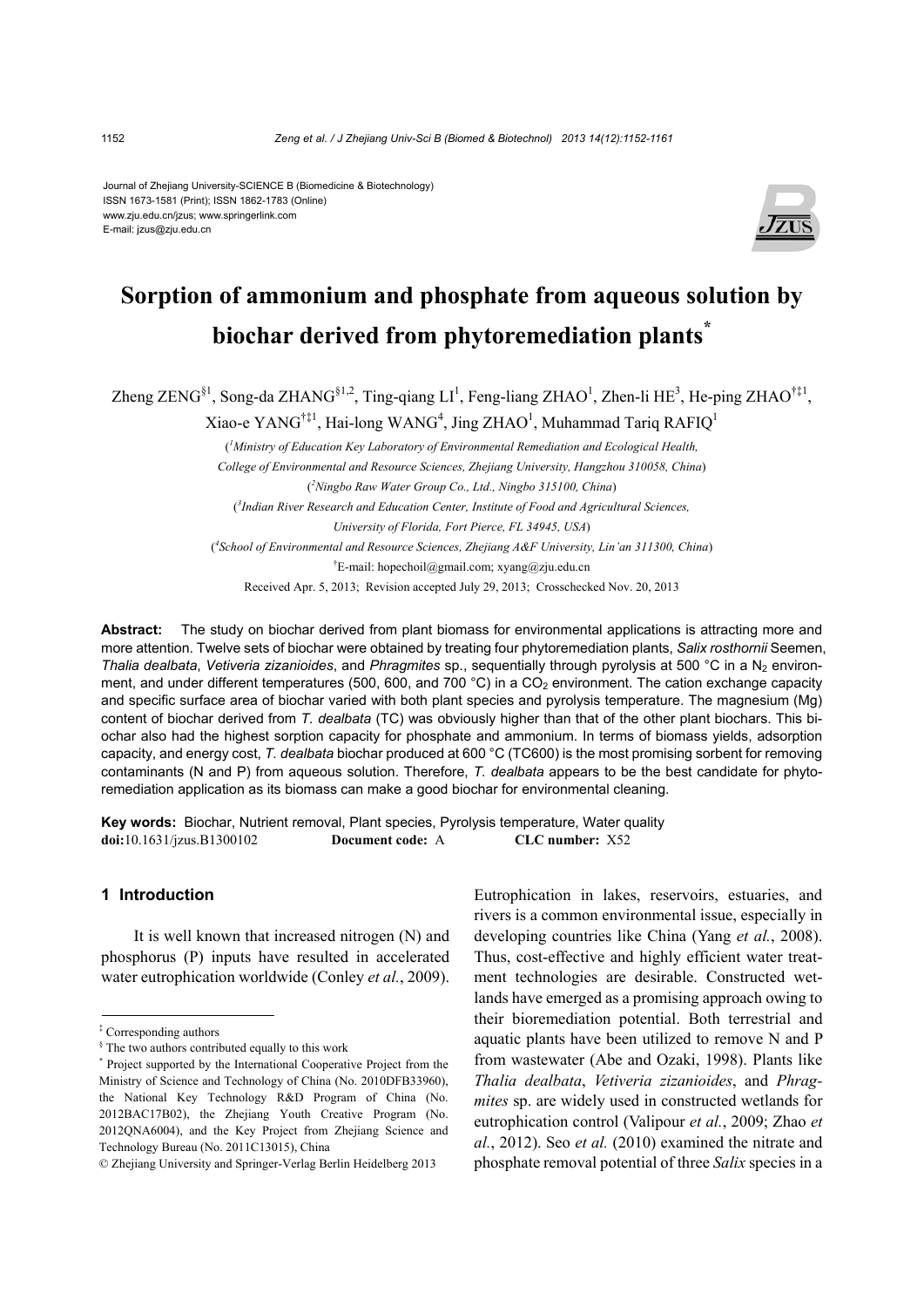eutrophic aquatic environment, and found that rosegold pussy willow is best for N removal, and the highest P removal was observed in giant pussy willow. However, if these wetland plants are not harvested properly, nutrients that have been taken up by plants will be released back into the water during the decomposition processes (Brix, 1997; Lu *et al.*, 2010). Thus, harvesting the plants and subsequent processing are critical. Harvested plant biomass can be used as soil amendment, processed into livestock feed (Valix *et al.*, 2004; Cao and Harris, 2010; Lu *et al.*, 2010), or converted into usable energy through other pathways. In China, plant energy research has focused mostly on bioethanol and biogas production (Wilkie and Evans, 2010).

Biomass is one of the largest sustainable energy sources in the world. The utilization of biomass for energy production has gained increasing popularity in some countries (Karaosmanoglu *et al.*, 2000) because it can reduce the risk of energy shortage. Biochar is a pyrogenic carbon-rich material produced from waste biomass, in particular agricultural wastes such as corn, sugarcane bagasse, and peanuts (Kameyama *et al.*, 2011; Yuan *et al.*, 2011). Many studies have evaluated the use of biochar as adsorbents for the removal of heavy metals, pathogens, and other pollutants in wastewater. Xu *et al.* (2013) showed that biochar derived from dairy manure was effective for removing heavy metals, e.g., Pb, Cu, Zn, or Cd, from wastewater. Mohan *et al.* (2007) found that oak bark char could significantly remove  $Pb^{2+}$  and  $Cd^{2+}$ . Chun *et al.* (2004) reported that crop residue-derived chars in agricultural soils served as a potential medium for retaining organic contaminants. However, research on nutrient removal, particularly ammonium and phosphate from water by biochar, is limited (Hossain *et al.*, 2011; Yao *et al.*, 2011a).

In this study, we investigated ammonium and phosphate sorption by selective biochar derived from four phytoremediation plants, *Salix rosthornii* Seemen, *T. dealbata*, *V. zizanioides*, and *Phragmites* sp., which were subjected to different temperatures (500, 600, and 700 °C) through slow pyrolysis. Our objectives were to compare the physicochemical characteristics of biochars derived at different temperatures and to evaluate the potential of pyrolyzed biochar for ammonium and phosphate removal from aqueous solution.

#### **2 Materials and methods**

#### **2.1 Materials and preparation**

The biochar samples used in this study were produced from four plants: *S. rosthornii* Seemen, *T. dealbata*, *V. zizanioides*, and *Phragmites* sp. *S. rosthornii* was collected from the Huajiachi Campus, Zhejiang University, China. The other three plants were collected from the Qingshanhu constructed wetland, Lin'an, China. The plants were air-dried in a greenhouse for 7 d, and then ground and passed through a 1-mm sieve. The powder was dried at 105 °C for 24 h prior to carbonization and activation treatment.

Carbonization: Biochar powder was first pyrolyzed to 500 °C in a furnace (KBF11Q, Zhengguang, China) under  $N_2$  atmosphere at a ramp rate of 5 °C/min and incubated at the peak temperature for 2 h before cooling down to room temperature.

Activation: Four types of carbonized biochar were further pyrolyzed to three different temperatures (500, 600, and 700 °C) in  $CO<sub>2</sub>$  atmosphere under the same conditions (heating rate of  $5^{\circ}$ C/min for 2 h).

The resulting biochars were cooled to room temperature in the  $CO<sub>2</sub>$  atmosphere. Twelve products were obtained (Table 1): SC500, SC600, SC700 (*S. rosthornii* Seemen), TC500, TC600, TC700 (*T. dealbate*), VC500, VC600, VC700 (*V. zizanioidees*), PC500, PC600, and PC700 (*Phragmites* sp.).

#### **2.2 Biochar properties**

Elemental CHN analyses were performed using a CHN elemental analyzer (Flash-EA112, Thermo Finnigan). Available P was determined by the Olsen method using an ultraviolet spectrophotometer (Lambda 35, PerkinElmer). Ca, Mg, Fe, and Al were measured by inductively coupled plasma mass spectrometry (ICP-MS; 7500a, Agilent). The cation exchange capacity (CEC) was measured by the method of Schollenberger and Simon (1945).

Fourier transform infrared (FTIR) analysis (Nicolet 6700) of the biochar was performed to identify the surface functional groups. The biochars were analyzed by infrared spectroscopy between 400 and  $4000 \text{ cm}^{-1}$ , with 50 scans being taken at 2 cm<sup>-1</sup> resolution. Scanning electron microscopy (SEM; SU1510, Hitachi) was used to compare the structures and surface characteristics of the four biochar samples. The pH of the biochar was measured by adding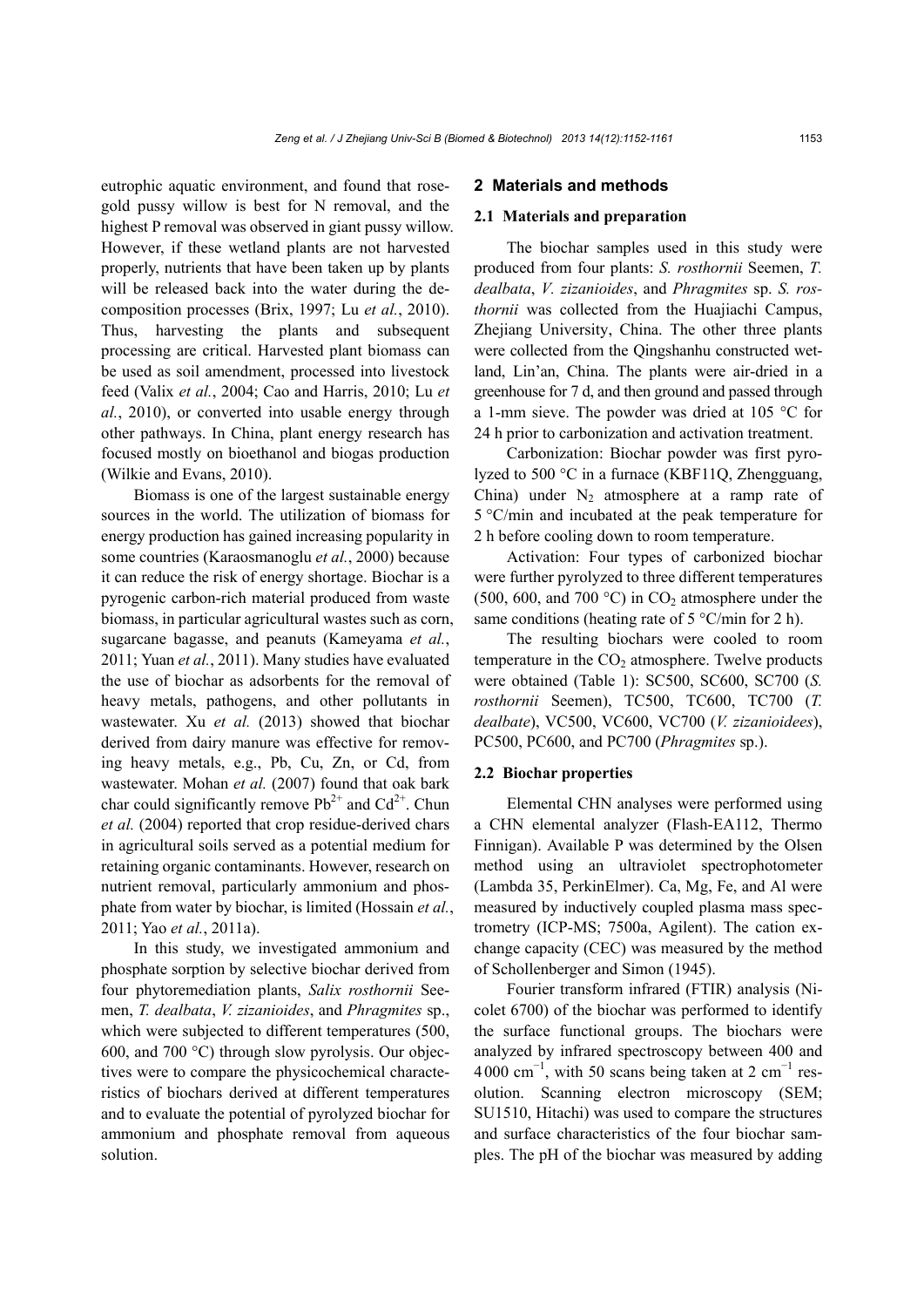biochar to deionized water at a mass/water ratio of 1:20 (Inyang *et al.*, 2012). The solution was then manually shaken and allowed to stand for 5 min before the pH was measured.

The specific surface area of biochar was determined by  $N_2$  adsorption isotherms at 77 K and by  $CO_2$ isotherms at 273 K using a Quadrasorb Si-MP surface area analyzer,  $N_2$  adsorption isotherms at 77 K using the Brunauer-Emmett-Teller (BET) method for mesopore-enclosed surfaces and  $CO<sub>2</sub>$  adsorption isotherms at 273 K using grand canonical Monte Carlo simulations of non-local density functional theory (NLDFT) for micropore-enclosed (<1.5 nm) surfaces (Yao *et al.*, 2011a; Inyang *et al.*, 2012).

### **2.3 Sorption experiments**

Ammonium and phosphate solutions were prepared by dissolving NH<sub>4</sub>Cl and  $K_2$ HPO<sub>4</sub> in deionized water. Adsorption isotherms of ammonium and phosphate from their individual solutions were determined using batch experiments in triplicate. A total of 0.2 g adsorbent was added to 50 ml of ammonium or phosphate solution. The initial pH for each sorption solution was adjusted to 7 prior to the sorption experiments. The vessels were shaken at 200 r/min in a mechanical shaker for 24 h at room temperature, and the final suspensions were centrifuged, filtered, and stored at room temperature until analysis. The sorbed amount was calculated from the difference between the initial and final concentrations of the nutrient in the solution.

To evaluate the sorption capacity for environmental treatment, removal rates of ammonium and phosphate were measured with 0.2 g of each adsorbent added into 30 mg N/L and 30 mg P/L solutions, respectively. Removal rates were calculated based on the initial and final aqueous concentrations.

#### **2.4 Statistical analysis**

The data of sorption of ammonium and phosphate were described by analyses of regression. Other statistical analyses were conducted using the programs of Origins 8.0. The error bars represent standard deviation (SD), calculated from triplicate data.

### **3 Results and discussion**

#### **3.1 Biochar characterization**

Biochar yield decreased with increasing pyrolysis temperature (Table 1). The biochar yields of the four plant biomasses SC, TC, VC, and PC were 24.48%–27.62%, 22.81%–31.98%, 28.21%–31.51%, and 29.32%–33.59%, respectively, when activated at different temperatures. These production rates are comparable, or greater than commonly used plant materials such as olive husk and corncob produced at the same temperatures (Demirbas, 2004). Therefore, the biomasses of the four plant species can be good candidates for biochar feedstock.

**Table 1 Physicochemical properties of biochar derived from four plants under different pyrolysis temperatures** 

| Biochar      | Temp.<br>$(^{\circ}C)$ | pH    | Yield  | <b>CEC</b> |                | Surface area $(m^2/g)$ | C               | H      | N      | Available | Ca     | Mg     | Fe     | Al     |
|--------------|------------------------|-------|--------|------------|----------------|------------------------|-----------------|--------|--------|-----------|--------|--------|--------|--------|
|              |                        |       | $(\%)$ | (mmol/kg)  | N <sub>2</sub> | CO <sub>2</sub>        | $(\%)$          | $(\%)$ | $(\%)$ | P(g/kg)   | (g/kg) | (g/kg) | (g/kg) | (g/kg) |
| <b>SC500</b> | 500                    | 10.77 | 27.62  | 234.7      | 243.77         | 361.81                 | 75.35 2.63      |        | 1.27   | 0.65      | 20.18  | 0.94   | 0.44   | 0.32   |
| <b>SC600</b> | 600                    | 10.80 | 26.84  | 118.3      | 324.25         | 399.98                 | 83.61 2.26 1.26 |        |        | 0.48      | 20.52  | 1.19   | 0.40   | 0.30   |
| <b>SC700</b> | 700                    | 10.89 | 24.48  | 61.4       | 448.29         | 495.62                 | 84.60 1.66 1.28 |        |        | 0.42      | 21.69  | 1.43   | 0.46   | 0.36   |
| <b>TC500</b> | 500                    | 10.39 | 31.98  | 312.3      | 3.57           | 114.11                 | 75.08 2.59 3.43 |        |        | 1.56      | 18.34  | 3.57   | 0.59   | 0.32   |
| <b>TC600</b> | 600                    | 10.49 | 31.08  | 288.2      | 17.53          | 287.95                 | 74.48 2.02 2.98 |        |        | 1.74      | 18.10  | 3.43   | 0.42   | 0.29   |
| <b>TC700</b> | 700                    | 10.64 | 22.81  | 195.7      | 223.08         | 228.33                 | 57.08 2.21 2.31 |        |        | 3.11      | 19.66  | 4.42   | 0.64   | 0.44   |
| <b>VC500</b> | 500                    | 10.27 | 31.51  | 210.7      | 83.01          | 354.13                 | 77.66 2.77 1.62 |        |        | 0.84      | 16.51  | 1.49   | 0.86   | 0.78   |
| VC600        | 600                    | 10.56 | 30.60  | 157.1      | 266.23         | 401.44                 | 82.15 2.23 1.82 |        |        | 0.34      | 17.04  | 1.57   | 0.90   | 0.74   |
| VC700        | 700                    | 10.74 | 28.21  | 143.6      | 362.27         | 483.12                 | 83.29 1.67 1.85 |        |        | 0.42      | 17.99  | 1.51   | 0.82   | 0.68   |
| <b>PC500</b> | 500                    | 10.20 | 33.59  | 218.0      | 107.82         | 287.51                 | 66.92 2.42      |        | 4.10   | 0.83      | 18.18  | 1.65   | 0.52   | 0.40   |
| <b>PC600</b> | 600                    | 10.35 | 33.52  | 129.4      | 226.25         | 341.24                 | 69.33 1.83 3.42 |        |        | 0.56      | 18.28  | 1.72   | 0.54   | 0.53   |
| <b>PC700</b> | 700                    | 10.98 | 29.32  | 172.4      | 301.24         | 424.63                 | 66.66 1.45 3.05 |        |        | 0.79      | 19.47  | 1.79   | 0.59   | 0.44   |

SC: *S. rosthornii* Seemen; TC: *T. dealbata*; VC: *V. zizanioides*; PC: *Phragmites* sp.; CEC: cation exchange capacity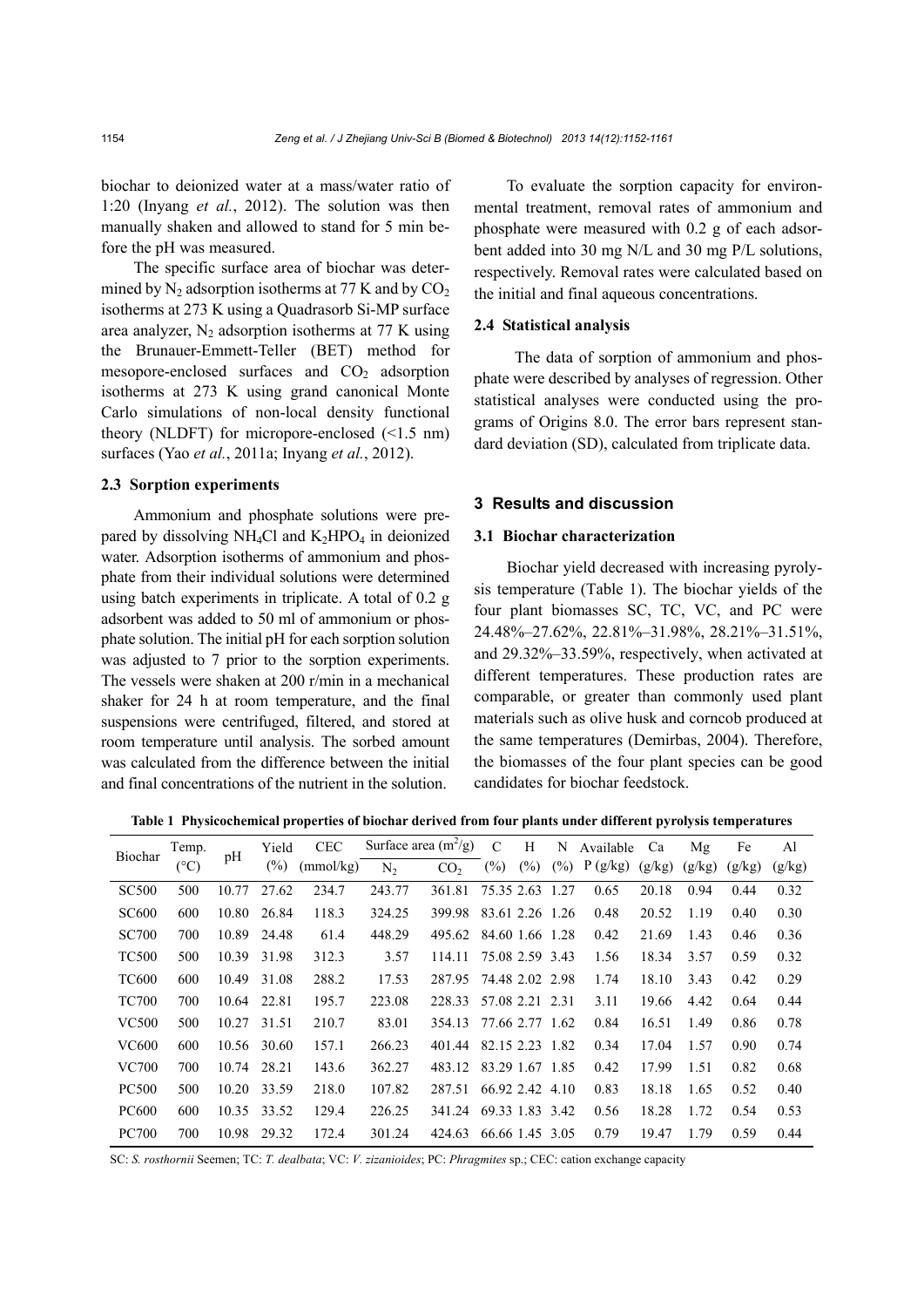CHN analysis revealed that for the same biochar material, as the activation temperature increased, the yield rate gradually decreased because of the degradation of remaining carbonized material. Carbon contents generally increased, whereas H and O contents decreased with increasing activation temperature, indicating an increased degree of carbonization of the biochar (Chun *et al.*, 2004). However, the C content of TC700 decreased along with the increasing temperature, probably because more ash is produced at higher temperatures. The Ca content of all biochar was similar, regardless of temperature, but TC had a high content of available P and Mg, approximately three times greater than the other biochar. It is likely *T. dealbata* has a greater capacity for uptake and accumulation of P and Mg.

Surface areas generally increased with increasing temperature. Although  $N_2$  is widely used as a standard probe gas for surface area measurement,  $N_2$ is unable to reach the internal microporosity associated with materials such as biochar, kerogen, and humic substances (Pignatello *et al.*, 2006). The surface area determined by  $CO<sub>2</sub>$  was higher than that determined by  $N_2$  because  $CO_2$  diffuses more easily at 273 K and has a smaller molecular size than  $N_2$ (Pignatello *et al.*, 2006). The BET method relies on several assumptions that may not be true for microporous materials with very narrow pores and ultrahigh surface areas (Walton and Snurr, 2007). The modern approach, which involves the application of NLDFT, provides a more reliable size analysis of both micropores and mesopores (Ravikovitch and Neimark, 2001). Therefore, the  $CO<sub>2</sub>$  (NLDFT) method should be more adequate for determining the surface area of biochar (Pignatello *et al.*, 2006; Yao *et al.*, 2011a). Biochar (SC, PC, and VC) and TC700 had a large  $N_2$  surface area, indicating the presence of mesopores (Yao et al., 2011a). The N<sub>2</sub>-determined surface areas of TC500  $(3.57 \text{ m}^2/\text{g})$  and TC600  $(17.53 \text{ m}^2/\text{g})$  were much lower than the corresponding  $CO_2$ -determined values (114.11 and 287.95 m<sup>2</sup>/g), indicating that TC500 and TC600 have been dominated by micropores. TC600 had a larger surface area than TC500, for more micropores of TC were developed with increasing temperature, while TC700 has some mesopores because the high temperature destroyed the microstructure.

The infrared spectra of the adsorbents (Fig. 1) revealed their complex chemical bonding consisting of different organic structures. The spectra of SC600, VC600, and PC600 were of similar shapes (aromatic C=O, C=C 1616 cm<sup>-1</sup>, -CH<sub>2</sub>-1400 cm<sup>-1</sup>, CO and CC stretching 1117 cm<sup>-1</sup>, and furan  $\gamma$ -CH 875 cm<sup>-1</sup>), but were different from the TC600 spectrum, which had more peaks, e.g., the aliphatic C–O–C functional groups of cellulose at 1043  $cm^{-1}$  and carbohydrate C–O at 990 cm<sup>−</sup><sup>1</sup> (Uchimiya *et al.*, 2010; Kumar *et al.*, 2011). The bands for aliphatic  $CH<sub>2</sub>$  groups in TC600 at 1440 and 1400  $cm^{-1}$  indicate that TC600 has more nonpolar groups. Peaks at 1616, 1440, 1400, and 1043 cm<sup>−</sup><sup>1</sup> were preserved in TC600 but absent from TC600+NH4 and TC600+P (after reaction with



**Fig. 1 Fourier transform infrared (FTIR) spectra of biochar (600 °C) before and after reaction with ammonia or**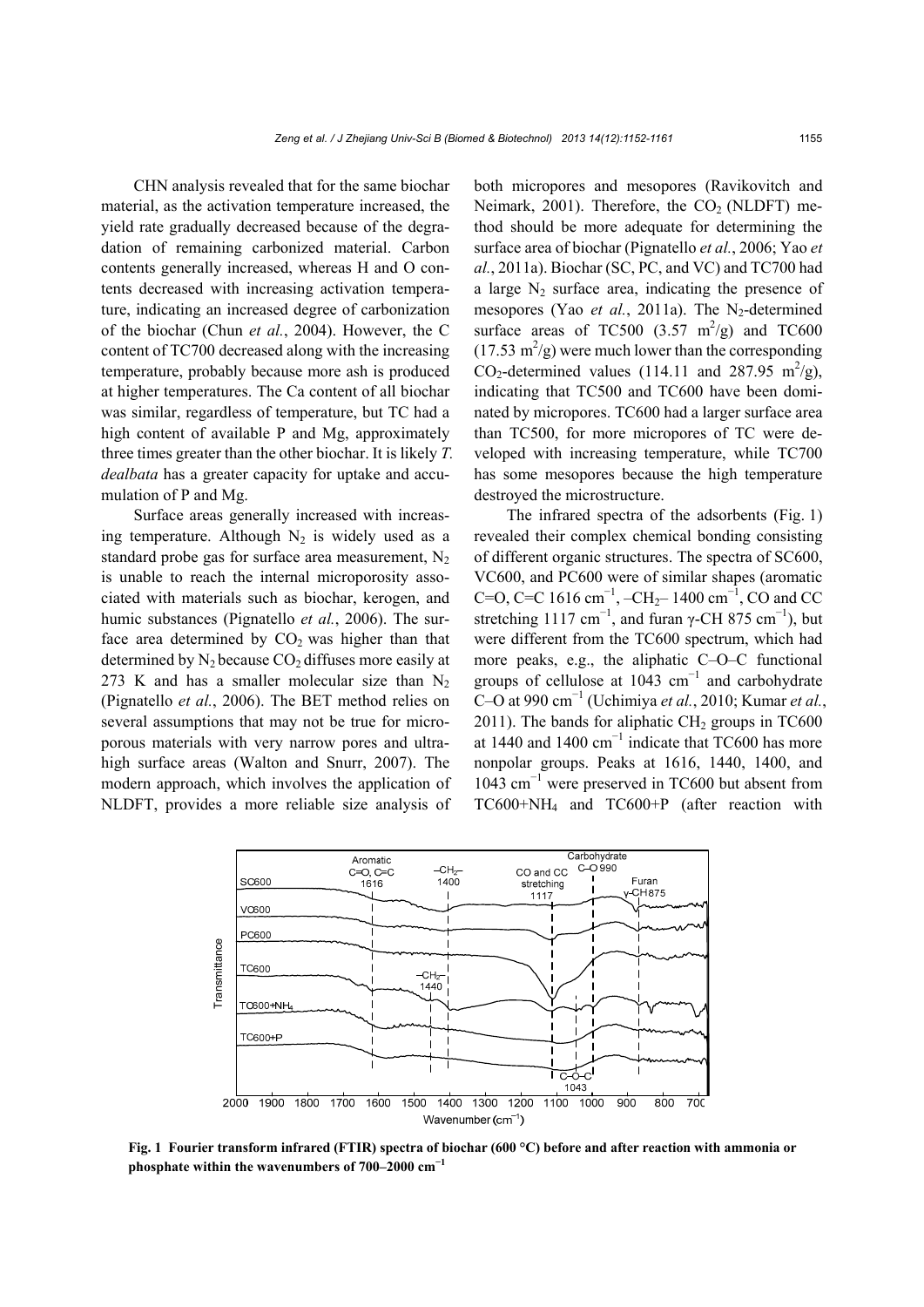

**Fig. 2 SEM images of TC600 before and after reaction with ammonia or phosphate**  (a) TC600; (b) TC600+NH4; (c) TC600+P

ammonia and phosphate, respectively), indicating that the functional groups (e.g.,  $CH<sub>2</sub>$ ,  $C-O-C$ ) had reacted with NH<sub>4</sub>Cl and K<sub>2</sub>HPO<sub>4</sub>. Fig. 2 shows the SEM images of TC600 before and after ammonium and phosphate sorption. The SEM image of TC600 showed that the *T. dealbata* biochar had a smooth surface (Fig. 2a), which is consistent with the surface area measurements by the two different methods, indicating that its surface area was dominated by micropores. From the SEM images as shown in Figs. 2b and 2c, no significant differences were found between TC600, TC600+P, and TC600+NH4.

Glaser *et al.* (2002) assumed that formation of carboxylic groups by oxidation on the edges of the aromatic backbone of biochar was responsible for increased CEC. Some basic properties in the biochars can be attributed to the presence of basic functional groups (Pulido-Novicio *et al.*, 2001; Kameyama *et al.*, 2011). Chun *et al.* (2004) found a decrease in acidic functional groups and an increase in basic functional groups with increasing pyrolysis temperature. This phenomenon may have contributed to the lower CEC of biochar activated at higher temperatures. We found that the CEC of all of the biochar decreased when the activation temperature increased. In general, TC had the highest CEC of all the plant biochar at the same temperature. CEC decreased with increasing pyrolysis temperature, which might be induced by the thermolysis of cellulose and lignin at high temperatures and the presence of basic functional groups.

#### **3.2 Sorption isotherms**

The biochar of TC showed a very rapid increase in ammonium and phosphate sorption isotherms. The Freundlich and Langmuir isotherm models were used to describe the sorption of ammonium and phosphate into the biochar, which are expressed respectively as

$$
Q_{\rm e} = KC_{\rm e}^N,
$$
  

$$
Q_{\rm e} = Q_{\rm max}bC_{\rm e}/(1+bC_{\rm e}),
$$

where  $Q_e$  is the amount of adsorbate adsorbed at equilibrium (mg/g),  $C_e$  is the equilibrium concentration (mg/L), *K* is the relative adsorption capacity constant of the adsorbent (mg/g), *N* is the intensity of the adsorption constant,  $Q_{\text{max}}$  is the monolayer maximum adsorption capacity  $(mg/g)$ , and *b* is the affinity coefficient.

Figs. 3a–3c show the ammonium adsorption isotherms for SC, VC, TC, and PC at different temperatures. The corresponding Langmuir and Freundlich isotherm parameters and correlation coefficients are given in Table 2. The correlation coefficients  $(R^2)$ of the Freundlich model are comparable to those of the Langmuir model, but the Freundlich model fits the data slightly better than the Langmuir model with the exception of *T. dealbata*. The Langmuir maximum capacity of TC700 was 17.579 mg/g, which is higher than that of other adsorbents for the sorption of ammonium from aqueous solutions. Based on the Freundlich affinity coefficient (*K*), TC had a higher affinity for ammonium than SC, VC, and PC at the same temperature. This result is consistent with the maximum adsorption capacity. With the increase in temperature, the sorption capacity of all adsorbents increased.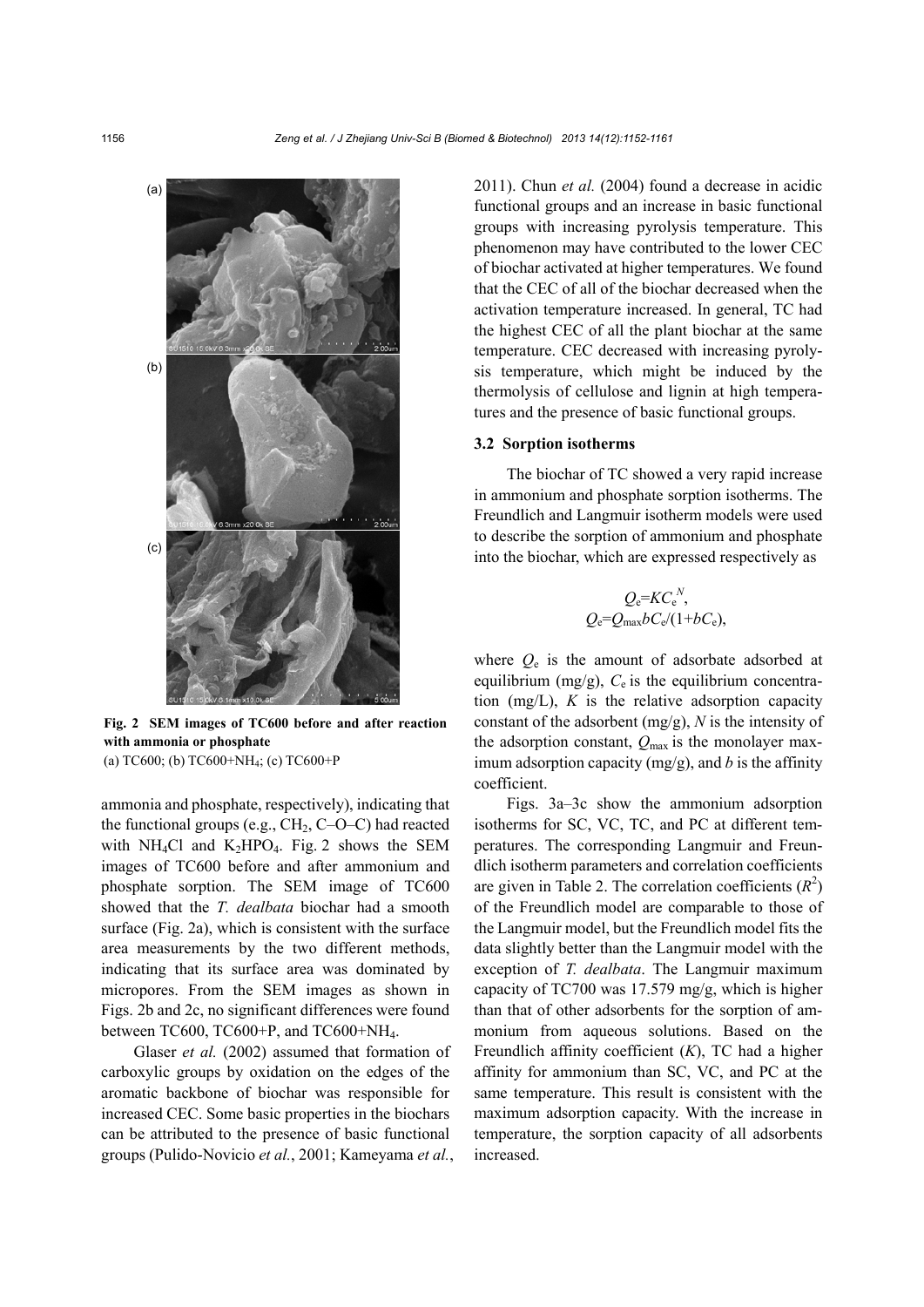

**Fig. 3 Sorption isotherms of ammonia (a, b, c) and phosphate (d, e, f) at different temperatures**  (a) and (d) at  $500^{\circ}$ C, (b) and (e) at  $600^{\circ}$ C, (c) and (f) at  $700^{\circ}$ C

Sorption isotherms of phosphate by biochar activated at different temperatures are presented in Figs. 3d–3f. TC700 had the greatest sorption capacity. Some isotherms of SC, VC, and PC showed negative values at lower concentration ranges, potentially because the biochar released some available *P* into the solution, resulting in lower initial concentrations than equilibrium concentrations. Hence, we analyzed Langmuir and Freundlich isotherm constants for TC only (Table 3). The isotherm for phosphate fits the Langmuir model much better, with correlation coefficients ranging from 0.947 to 0.964. This result differs from previous reports showing that phosphate sorption fits the Freundlich isotherm better than does the Langmuir model because of phosphate precipitation (Yao *et al.*, 2011a). This discrepancy is possibly due to phosphate released from the biochar, which resulted in lower equilibrium values of adsorbed phosphate (*Q*e).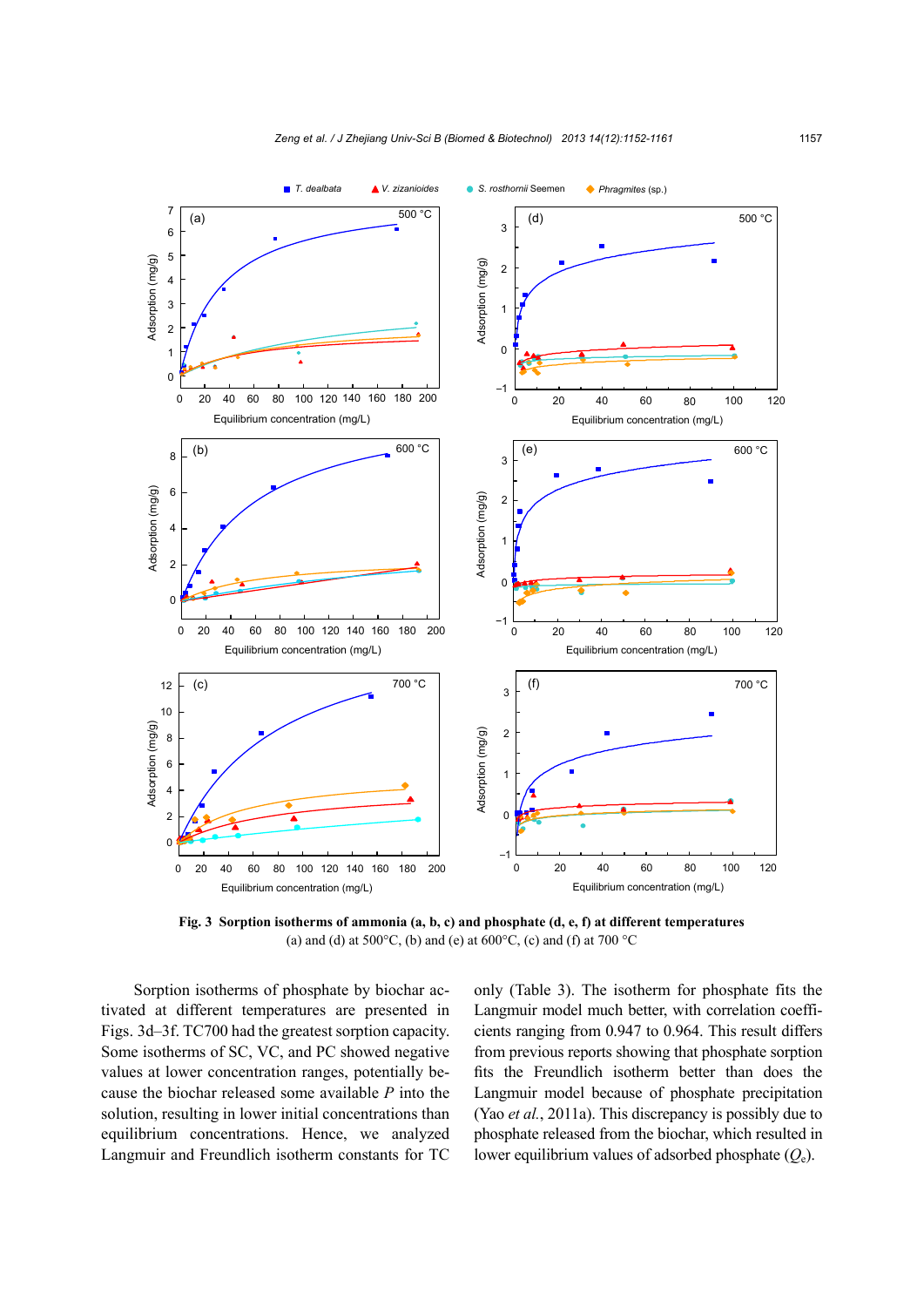|              |            | Freundlich model |       | Langmuir model          |            |       |  |  |
|--------------|------------|------------------|-------|-------------------------|------------|-------|--|--|
| Biochar      | $K$ (mg/g) | $\boldsymbol{N}$ | $R^2$ | $Q_{\text{max}}$ (mg/g) | $b$ (L/mg) | $R^2$ |  |  |
| <b>SC500</b> | 0.088      | 0.598            | 0.697 | 3.31                    | 0.008      | 0.625 |  |  |
| <b>SC600</b> | 0.022      | 0.850            | 0.984 | 7.43                    | 0.002      | 0.982 |  |  |
| <b>SC700</b> | 0.020      | 0.854            | 0.994 | 6.61                    | 0.002      | 0.993 |  |  |
| <b>TC500</b> | 0.636      | 0.458            | 0.925 | 7.49                    | 0.030      | 0.980 |  |  |
| <b>TC600</b> | 0.487      | 0.561            | 0.958 | 11.2                    | 0.016      | 0.993 |  |  |
| <b>TC700</b> | 0.483      | 0.636            | 0.937 | 17.6                    | 0.012      | 0.975 |  |  |
| <b>VC500</b> | 0.104      | 0.517            | 0.587 | 1.87                    | 0.018      | 0.520 |  |  |
| VC600        | 0.070      | 0.634            | 0.865 | 3.12                    | 0.008      | 0.847 |  |  |
| VC700        | 0.162      | 0.567            | 0.888 | 4.36                    | 0.012      | 0.852 |  |  |
| <b>PC500</b> | 0.110      | 0.519            | 0.986 | 2.21                    | 0.014      | 0.957 |  |  |
| <b>PC600</b> | 0.107      | 0.550            | 0.897 | 2.43                    | 0.016      | 0.958 |  |  |
| <b>PC700</b> | 0.253      | 0.547            | 0.907 | 5.43                    | 0.016      | 0.899 |  |  |

**Table 2 Parameters obtained from Langmuir and Freundlich isotherms for ammonium sorption on different biochars** 

SC: *S. rosthornii* Seemen; TC: *T. dealbata*; VC: *V. zizanioides*; PC: *Phragmites* sp.

**Table 3 Parameters obtained from the Langmuir and Freundlich isotherms for phosphate sorption by TC biochar\***

| Biochar      |                                 | Freundlich model |       | Langmuir model          |         |       |  |  |
|--------------|---------------------------------|------------------|-------|-------------------------|---------|-------|--|--|
|              | $K \left( \frac{mg}{g} \right)$ | N                | $R^2$ | $Q_{\text{max}}$ (mg/g) | b(L/mg) | $R^2$ |  |  |
| TC500        | 0.689                           | 0.301            | 0.792 | 2.54                    | 0.215   | 0.964 |  |  |
| TC600        | 0.867                           | 0283             | 0.761 | 2.86                    | 0.338   | 0.953 |  |  |
| <b>TC700</b> | 0.094                           | 0.741            | 0.921 | 4.96                    | 0.011   | 0.947 |  |  |
|              |                                 |                  |       |                         |         |       |  |  |

\* Data were not shown for SC, VC, and PC due to their low sorption capacity

#### **3.3 Sorption of ammonium**

Removal rates of ammonium (30 mg N/L) by TC500, TC600, and TC700 were (33.38±0.7)%, (37.28±2.2)%, and (37.84±3.2)%, respectively (Fig. 4a). The removal rates observed for TC were higher as compared to other adsorbents, indicating that TC has a greater ammonium sorption capacity. Chemical interaction may dominate physical sorption (different kinds of plant biochar at the same temperature) because the sorption capacity of TC was much greater than that of the other adsorbents at the same temperature despite the lower specific surface area of TC (Table 1).

It is widely recognized that biochar can be used as a soil amendment in agriculture. Most previous studies found that biochar addition increased soil CEC to retain nutrients (e.g., K, Ca, and  $NH_4$ <sup>+</sup>) (Glaser *et al.*, 2002; Lehmann *et al.*, 2003; Liang *et al.*, 2006). The consistent correlation of ammonium sorption capacities and CEC of the tested biochar indicates that cation exchange dominated in ammonium removal (Ding *et al.*, 2010). As predicted from

the previous observations, SC700, which has a lower CEC than VC700 and PC700, had the lowest removal rate despite having the largest surface area of the three biochars. This result confirms previous conclusions that, with the same activation temperature, CEC is the most important factor for ammonium sorption. However, with an increase in activation temperature for biochar from a given plant, both the surface area and ammonium removal rates increased, while CEC decreased, indicating that factors other than CEC, such as surface area, also affect sorption.

TC700 is the best material for ammonium removal (Fig. 4a) among the test biochar. However, TC600 had a similar ammonium removal rate to TC700, and the yield of TC600 was much higher than TC700 (Table 1). Although VC700 and PC700 had a greater specific surface area, they had a comparable yield and slightly lower removal rates for NH4-N, as compared with TC600. In addition, extra energy is required to produce VC700 and PC700. Therefore, TC600 should be more economical for application of ammonium removal among the tested biochar.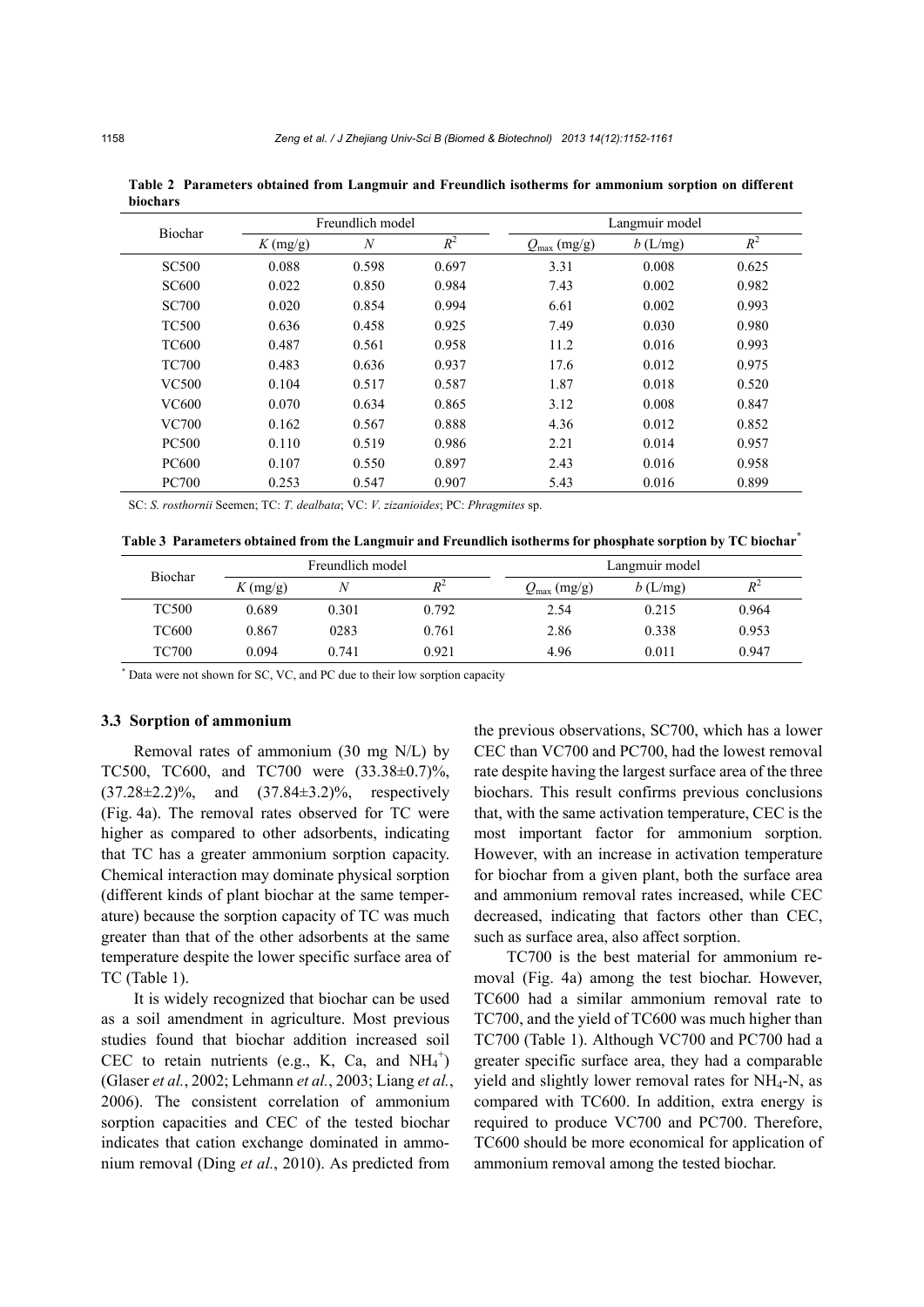

**Fig. 4 Comparison of ammonia (a) and phosphate (b) removal rates by different adsorbents** 

Initial concentrations of N and P are both 30 mg/L. Data are expressed as mean±SD, *n*=3. SC: *S. rosthornii* Seemen; TC: *T. dealbata*; VC: *V. zizanioides*; PC: *Phragmites* sp.

## **3.4 Sorption of phosphate**

Sorption of phosphate from aqueous solutions is generally governed by the surface functional group, surface area of the adsorbent and metal-ion complex formation. Previous studies have demonstrated that the surface of the biochar is often negatively charged, making it repel negatively charged ions such as phosphate (Eberhardt *et al.*, 2006; Yao *et al.*, 2011a), suggesting that the sorption of phosphate via surface chemistry should be minimal. Similar to the above results for ammonium, TC, which has the lowest specific surface area, has the highest sorption capacity among all tested biochar pyrolyzed at the same temperature, suggesting that for different kinds of plant biochar under the same temperature, the surface area was not the main factor in phosphate sorption.

Under alkaline conditions, the presence of Ca and Mg cations favors precipitation with phosphate (Gerritse, 1993; Arias *et al.*, 2001). For SC500, VC500, and PC500, with similar CEC and Ca content (Table 1), no removal of phosphate was observed, suggesting that Ca is insignificant in phosphate removal. This observation is consistent with Yao *et al.* (2011b), based on the X-ray diffraction (XRD) spectra of original and P-loaded biochar, that the precipitation of P with Ca may not be an important mechanism for phosphate removal because some Ca in biochar was present on its surface in the form of calcite, which has a low solubility, and Ca trapped inside the biochar could not be released into the solution. TC has the highest Mg content by a factor of three (Table 1). The greater phosphate removal by TC was probably due to its Mg content (Yao *et al.*, 2011a), which can precipitate phosphate in aqueous solutions.

TC had a greater phosphate sorption capacity than the other adsorbents but released some phosphate back into the solution (Fig. 4b), which is in line with Yao *et al.* (2011a). The removal value is in dynamic equilibrium between release and surface precipitation of P. High removal could be explained mainly by surface precipitation, and the available P may be responsible for phosphate release. TC samples that contained a higher available P had a higher P removal rate, indicating that surface precipitation of P is greater than the release of P in TC. On the contrary, in SC, VC, PC, the surface precipitation of P is smaller than the release of available P. With an increase in temperature from 500 to 700 °C, the amount of phosphate that SC, VC, and PC release back into the solution became negligible. Some adsorbents (VC700 and TC700) only removed a small amount of phosphate (3.03% and 1.80%, respectively). For biochar derived from a given plant, the surface area increased with the activation temperature, but the Mg content remained relatively constant (Table 1). Therefore, changes in phosphate removal are likely caused by interactions with the surface area, in the same plant biochar. The highest phosphate removal rate for TC, 38.12%, was observed when the biochar was activated at 600 °C. The same material activated at 700 °C had a lower phosphate removal rate, possibly because of the higher available P present in the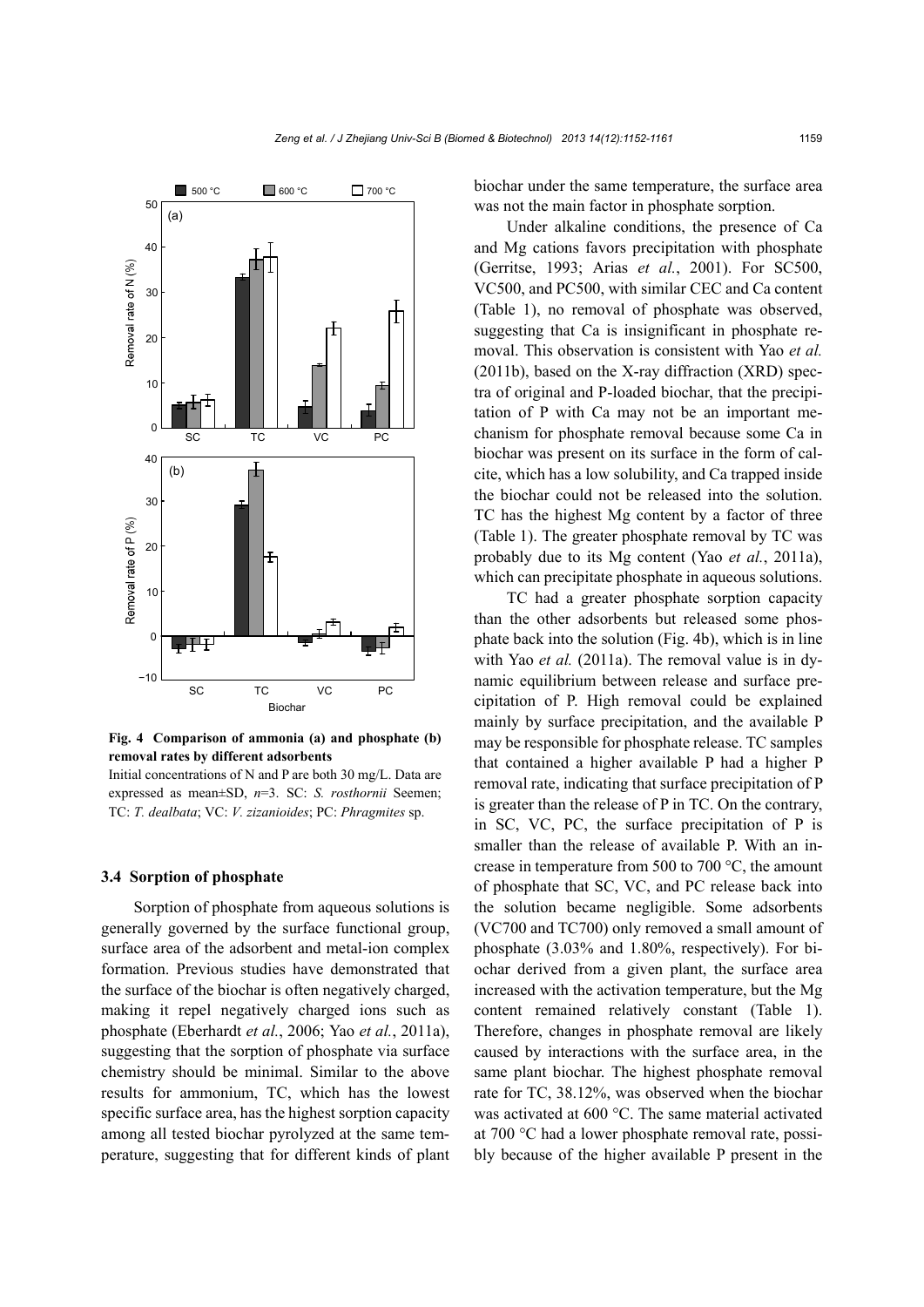biochar (Table 1). Thus, TC600 is the best material for removing phosphate from aqueous solutions among the tested biochars.

## **4 Conclusions**

This study investigated the ability of biochar derived from four different phytoremediation plants to adsorb ammonium and phosphate from aqueous solutions. Physicochemical properties of the biochar, such as pH, surface area, and CEC, changed depending on the temperature at which the biochars were activated. In general, the removal rate rose as the activation temperature increased. Biochar derived from *T. dealbata* had the highest sorption capacity of all the plant biochar. Residue from *T. dealbata* can be used as a feed stock for biochar production. Considering the yields, high adsorption and energy cost, *T. dealbata* activated at a temperature of 600 °C (TC600) is the best adsorbent for removing phosphate and ammonium from aqueous solutions, which makes it of great interest in water eutrophication control. Though we performed the research using artificial wastewater, we believe the high removal efficiencies of ammonia and phosphate by biochars will provide more in-situ wastewater treatment opportunities.

## **Acknowledgements**

The authors thank Dr. Erica HARTMANN (Arizona State University, USA) and Dr. Teng ZENG (Yale University, USA) for reviewing the manuscript.

#### **Compliance with ethics guidelines**

Zheng ZENG, Song-da ZHANG, Ting-qiang LI, Feng-liang ZHAO, Zhen-li HE, He-ping ZHAO, Xiao-e YANG, Hai-long WANG, Jing ZHAO, and Muhammad Tariq RAFIQ declare that they have no conflict of interest.

This article does not contain any studies with human or animal subjects performed by any of the authors.

#### **References**

- Abe, K., Ozaki, Y., 1998. Comparison of useful terrestrial and aquatic plant species for removal of nitrogen and phosphorus from domestic wastewater. *Soil Sci. Plant Nutr.*, **44**(4):599-607. [doi:10.1080/00380768.1998.1041 4483]
- Arias, C., Del Bubba, M., Brix, H., 2001. Phosphorus removal by sands for use as media in subsurface flow constructed reed beds. *Water Res.*, **35**(5):1159-1168. [doi:10.1016/ S0043-1354(00)00368-7]
- Brix, H., 1997. Do macrophytes play a role in constructed treatment wetlands? *Water Sci. Technol.*, **35**(5):11-18. [doi:10.1016/S0273-1223(97)00047-4]
- Cao, X., Harris, W., 2010. Properties of dairy-manure-derived biochar pertinent to its potential use in remediation. *Bioresource Technol*., **101**(14):5222-5228. [doi:10.1016/j. biortech.2010.02.052]
- Chun, Y., Sheng, G., Chiou, C.T., Xing, B., 2004. Compositions and sorptive properties of crop residue-derived chars. *Environ. Sci. Technol*., **38**(17):4649-4655. [doi:10. 1021/es035034w]
- Conley, D.J., Paerl, H.W., Howarth, R.W., Boesch, D.F., Seitzinger, S.P., Havens, K.E., Lancelot, C., Likens, G.E., 2009. Controlling eutrophication: nitrogen and phosphorus. *Science*, **323**(5917):1014-1015. [doi:10.1126/ science.1167755]
- Demirbas, A., 2004. Effects of temperature and particle size on bio-char yield from pyrolysis of agricultural residues. *J. Anal. Appl. Pyrol.*, **72**(2):243-248. [doi:10.1016/j.jaap. 2004.07.003]
- Ding, Y., Liu, Y.X., Wu, W.X., Shi, D.Z., Yang, M., Zhong, Z.K., 2010. Evaluation of biochar effects on nitrogen retention and leaching in multi-layered soil columns. *Water Air Soil Pollut.*, **213**(1-4):47-55. [doi:10.1007/ s11270-010-0366-4]
- Eberhardt, T.L., Min, S.H., Han, J.S., 2006. Phosphate removal by refined aspen wood fiber treated with carboxymethyl cellulose and ferrous chloride. *Bioresource Technol*., **97**(18):2371-2376. [doi:10.1016/j.biortech.2005.10.040]
- Gerritse, R.G., 1993. Prediction of travel times of phosphate in soils at a disposal site for wastewater. *Water Res*., **27**(2): 263-267. [doi:10.1016/0043-1354(93)90084-U]
- Glaser, B., Lehmann, J., Zech, W., 2002. Ameliorating physical and chemical properties of highly weathered soils in the tropics with charcoal—a review. *Biol. Fert. Soils*, **35**(4):219-230. [doi:10.1007/s00374-002-0466-4]
- Hossain, M.K., Strezov, V., Chan, K.Y., Ziolkowski, A., Nelson, P.F., 2011. Influence of pyrolysis temperature on production and nutrient properties of wastewater sludge biochar. *J. Environ. Manage*., **92**(1):223-228. [doi:10. 1016/j.jenvman.2010.09.008]
- Inyang, M., Gao, B., Yao, Y., Xue, Y., Zimmerman, A.R., Pullammanappallil, P., Cao, X., 2012. Removal of heavy metals from aqueous solution by biochars derived from anaerobically digested biomass. *Bioresource Technol.*, **110**:50-56. [doi:10.1016/j.biortech.2012.01.072]